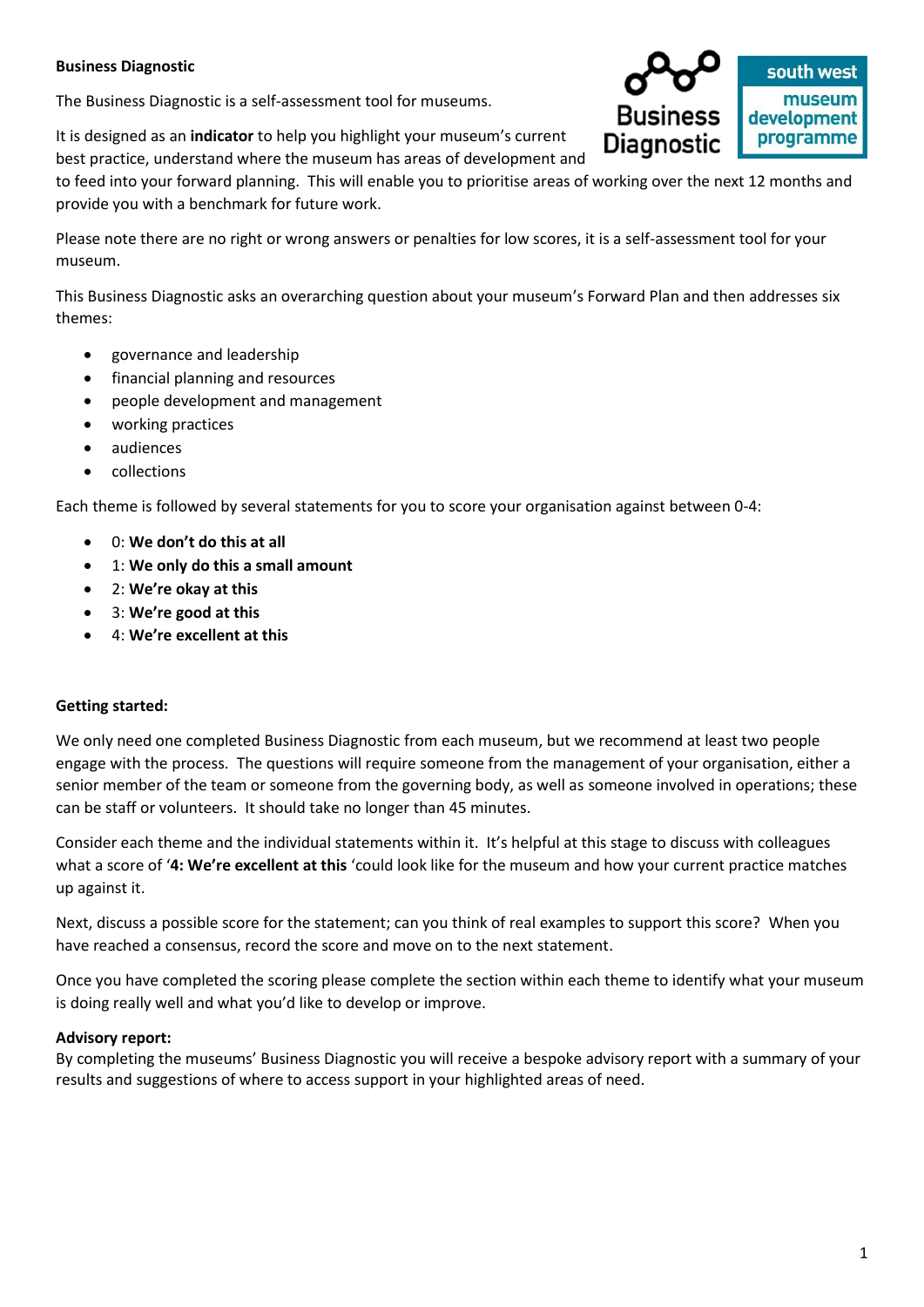### **Forward/Business Planning:**

**The forward/business plan is fundamental in helping your museum to plan ahead. It is a tool that helps everyone understand the museum's priorities, opportunity and challenges and it should be used to monitor progress and developments.**

| We have a forward plan/business plan for the next 2-3 years that clearly |  |  |  |
|--------------------------------------------------------------------------|--|--|--|
| outlines the museums aims and objectives.                                |  |  |  |

### **Governance and leadership:**

Good governance is at the heart of a thriving museum. For an independent museum governance is typically delivered through a board of trustees, and in a local authority museum this can be through varying levels of leadership.

|                                                                                                                  | 0 | 2 | ੨ | 4 |
|------------------------------------------------------------------------------------------------------------------|---|---|---|---|
| We regularly review our governing document and management structure                                              |   |   |   |   |
| ensuring it is effective and fit for purpose.                                                                    |   |   |   |   |
| The governing body provides us with a clear vision and purpose and makes sure                                    |   |   |   |   |
| that the museum's values are reflected in all of its work.                                                       |   |   |   |   |
| Our leaders offer the workforce a balance of support and challenge.                                              |   |   |   |   |
| We actively assess and manage risks to the museum.                                                               |   |   |   |   |
| We consult appropriately with stakeholders and our workforce when creating                                       |   |   |   |   |
| our Forward/Business Plan, and effectively communicate the current plan                                          |   |   |   |   |
| internally.                                                                                                      |   |   |   |   |
| Within the theme of governance and leadership, what do you think your museum does really well:                   |   |   |   |   |
| (We'd encourage you to write as much as you like in these boxes, but we ask for a minimum of one point for each) |   |   |   |   |
|                                                                                                                  |   |   |   |   |
| Within the theme of governance and leadership, what would you like to improve or develop:                        |   |   |   |   |

## **Financial planning and resources**

Sustainable and resilient museums secure, allocate and manage financial resources to deliver their core purpose.

|                                                                                                            | 0 | 2 | 3 | 4 |
|------------------------------------------------------------------------------------------------------------|---|---|---|---|
| We understand and regularly review our financial position.                                                 |   |   |   |   |
| We manage our resources effectively; we set realistic budgets which are linked                             |   |   |   |   |
| to the museum's aims and objectives.                                                                       |   |   |   |   |
| We actively plan to diversify our income.                                                                  |   |   |   |   |
| We are confident in our financial procedures and our decision-making                                       |   |   |   |   |
| framework                                                                                                  |   |   |   |   |
| We have the right business skills within our team to income generate and                                   |   |   |   |   |
| fundraise, to enable our museum to deliver its core purpose.                                               |   |   |   |   |
| Within the theme of financial planning and sustainability, what do you think your museum does really well: |   |   |   |   |
|                                                                                                            |   |   |   |   |
| Within the theme of financial planning and sustainability, what would you like to improve or develop:      |   |   |   |   |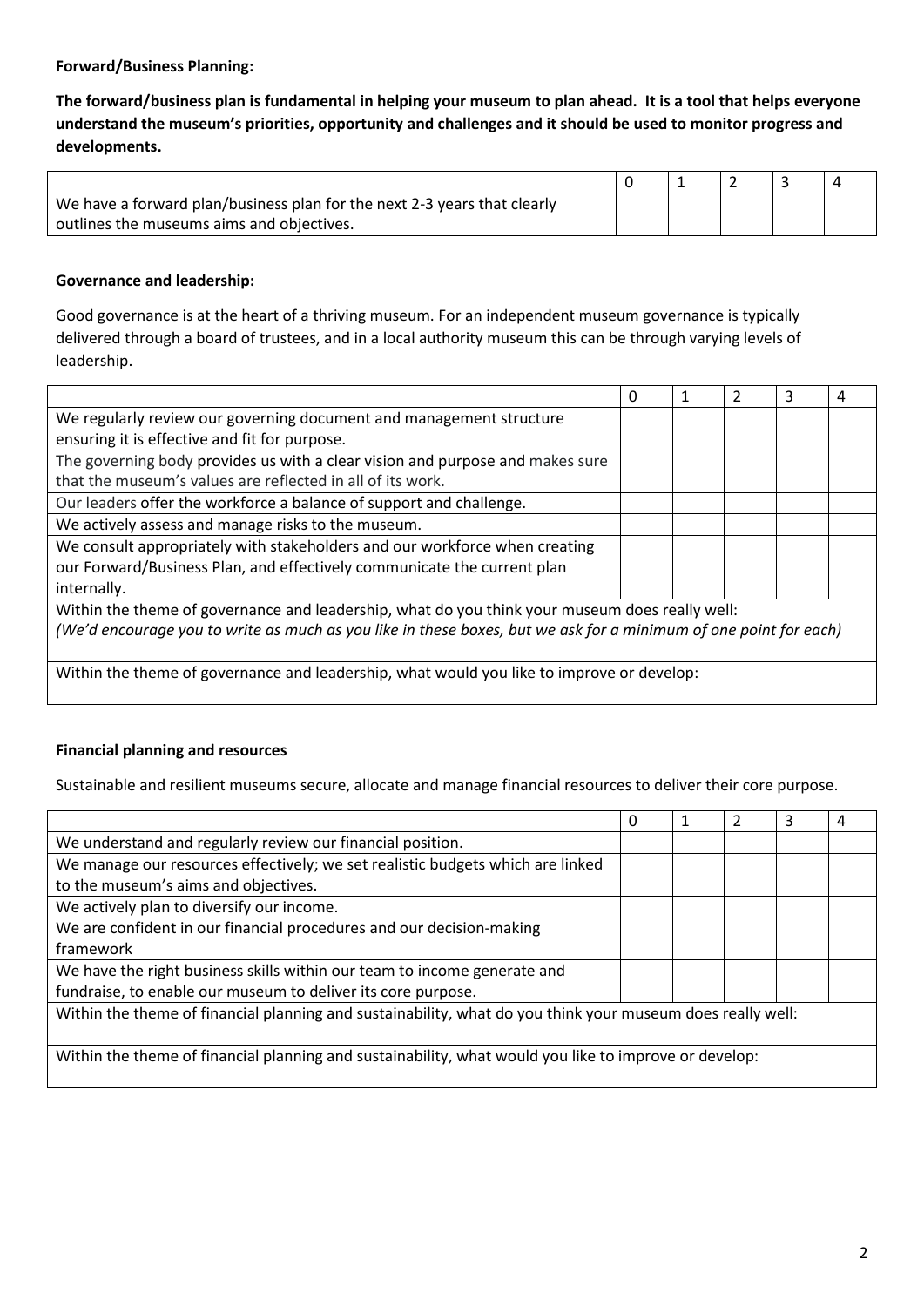## **People development and management:**

An effective museum workforce has the right set of skills needed to deliver the museum's aims and objectives. The people that help you achieve this can be staff or volunteers, as well as freelancers and other stakeholders where appropriate.

|                                                                                                        | $\Omega$ | $\overline{2}$ | 3 | 4 |
|--------------------------------------------------------------------------------------------------------|----------|----------------|---|---|
| We are aware of the skills we need to deliver our aims and objectives across all                       |          |                |   |   |
| levels within the museum.                                                                              |          |                |   |   |
| We have an active succession plan for recruiting our workforce, including our                          |          |                |   |   |
| leadership and governance teams.                                                                       |          |                |   |   |
| We recruit openly and transparently and aim to reflect the diversity of our                            |          |                |   |   |
| audiences and local communities in our workforce.                                                      |          |                |   |   |
| We communicate effectively, across all levels, with everyone in the museum.                            |          |                |   |   |
| We have processes to reward and recognise excellence within the museum                                 |          |                |   |   |
| workforce, and to tackle poor performance.                                                             |          |                |   |   |
| We invest in our workforce, including continual professional development such                          |          |                |   |   |
| as training and networking.                                                                            |          |                |   |   |
| Within the theme of people development and management, what do you think your museum does really well: |          |                |   |   |
|                                                                                                        |          |                |   |   |
|                                                                                                        |          |                |   |   |
| Within the theme of people development and management, what would you like to improve or develop:      |          |                |   |   |
|                                                                                                        |          |                |   |   |

# **Working practices:**

Working practices encompass the culture of an organisation. Good working practices encourage communication, innovation and partnership working. A thriving museum welcomes new ideas and is open to change.

|                                                                                        | $\Omega$ | $\mathcal{P}$ | 3 | 4 |
|----------------------------------------------------------------------------------------|----------|---------------|---|---|
| We are committed to acting with integrity and following appropriate ethical            |          |               |   |   |
| guidance; we are aware of the Museums Association Code of Ethics.                      |          |               |   |   |
| We plan for the museum's long term global environmental sustainability.                |          |               |   |   |
| We work to enhance the lives of our workforce, audiences and communities.              |          |               |   |   |
| We enable staff and volunteers to be creative and innovative and we embrace            |          |               |   |   |
| change. This might be to develop innovative services, marketing approaches             |          |               |   |   |
| and funding solutions.                                                                 |          |               |   |   |
| We actively seek ideas from partners, audiences and wider stakeholders to help         |          |               |   |   |
| improve the services we provide.                                                       |          |               |   |   |
| We review performance regularly to improve the customer experience.                    |          |               |   |   |
|                                                                                        |          |               |   |   |
| Within the theme of working practices, what do you think your museum does really well: |          |               |   |   |
|                                                                                        |          |               |   |   |
|                                                                                        |          |               |   |   |
| Within the theme of working practices, what would you like to improve or develop:      |          |               |   |   |
|                                                                                        |          |               |   |   |
|                                                                                        |          |               |   |   |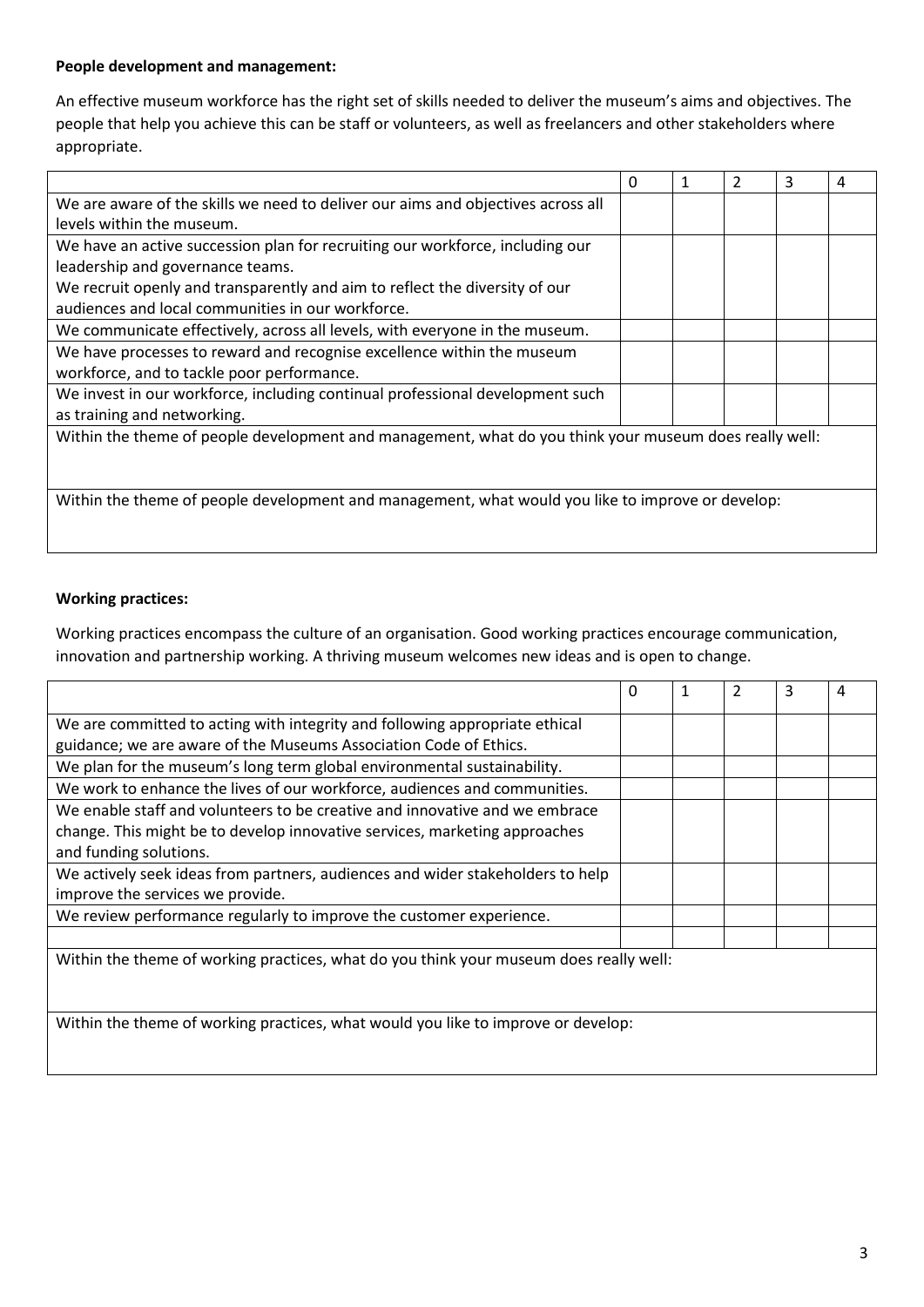## **Audiences:**

A museum has both current and potential audiences. An effective museum consults and includes audiences in the creation and delivery of activities. It is aware of potential and target audiences and plans for these appropriately; it markets and communicates in a variety of ways.

|                                                                                  | 0 | 2 | 3 |  |
|----------------------------------------------------------------------------------|---|---|---|--|
| We understand the needs and service expectations of our current and              |   |   |   |  |
| potential audiences. We know this from consultation and research.                |   |   |   |  |
| We ensure our facilities are physically accessible for everyone where possible.  |   |   |   |  |
| If there are unsurmountable physical barriers (e.g. we are unable to have a lift |   |   |   |  |
| to upper floors) we make reasonable adjustments.                                 |   |   |   |  |
| We ensure our stories are intellectually accessible to our current and target    |   |   |   |  |
| audiences. This includes adjustments for different ages and abilities and takes  |   |   |   |  |
| into account neurodiversity such as autism and dyslexia.                         |   |   |   |  |
| We listen and consult with current and target audiences when delivering new      |   |   |   |  |
| activities, including exhibitions. We adjust/learn from feedback.                |   |   |   |  |
| We have an effective marketing plan, which is tailored to our current and        |   |   |   |  |
| target audiences. We proactively use print and digital methods.                  |   |   |   |  |
| Within the theme of audiences, what do you think your museum does really well:   |   |   |   |  |
|                                                                                  |   |   |   |  |
|                                                                                  |   |   |   |  |
| Within the theme of audiences, what would you like to improve or develop:        |   |   |   |  |
|                                                                                  |   |   |   |  |
|                                                                                  |   |   |   |  |

### **Collections:**

A museum's collection is at the heart of the organisation. It is central to the purpose of the organisation and is what makes museums unique. Good collections management shows a clear understanding of the collection, its needs and how to use it to engage with audiences.

|                                                                                  | 0 | 2 | 3 | 4 |
|----------------------------------------------------------------------------------|---|---|---|---|
| We understand the significance of the collections and their relationship to our  |   |   |   |   |
| statement of purpose.                                                            |   |   |   |   |
| We meet the appropriate collections management standards for museums.            |   |   |   |   |
| We are actively reviewing the collections.                                       |   |   |   |   |
| We understand how our collections can be used to engage current and              |   |   |   |   |
| potential audiences and to benefit the organisation.                             |   |   |   |   |
| We understand how to manage our digital assets effectively.                      |   |   |   |   |
| Within the theme of collections, what do you think your museum does really well: |   |   |   |   |
|                                                                                  |   |   |   |   |
|                                                                                  |   |   |   |   |
| Within the theme of collections, what would you like to improve or develop:      |   |   |   |   |
|                                                                                  |   |   |   |   |
|                                                                                  |   |   |   |   |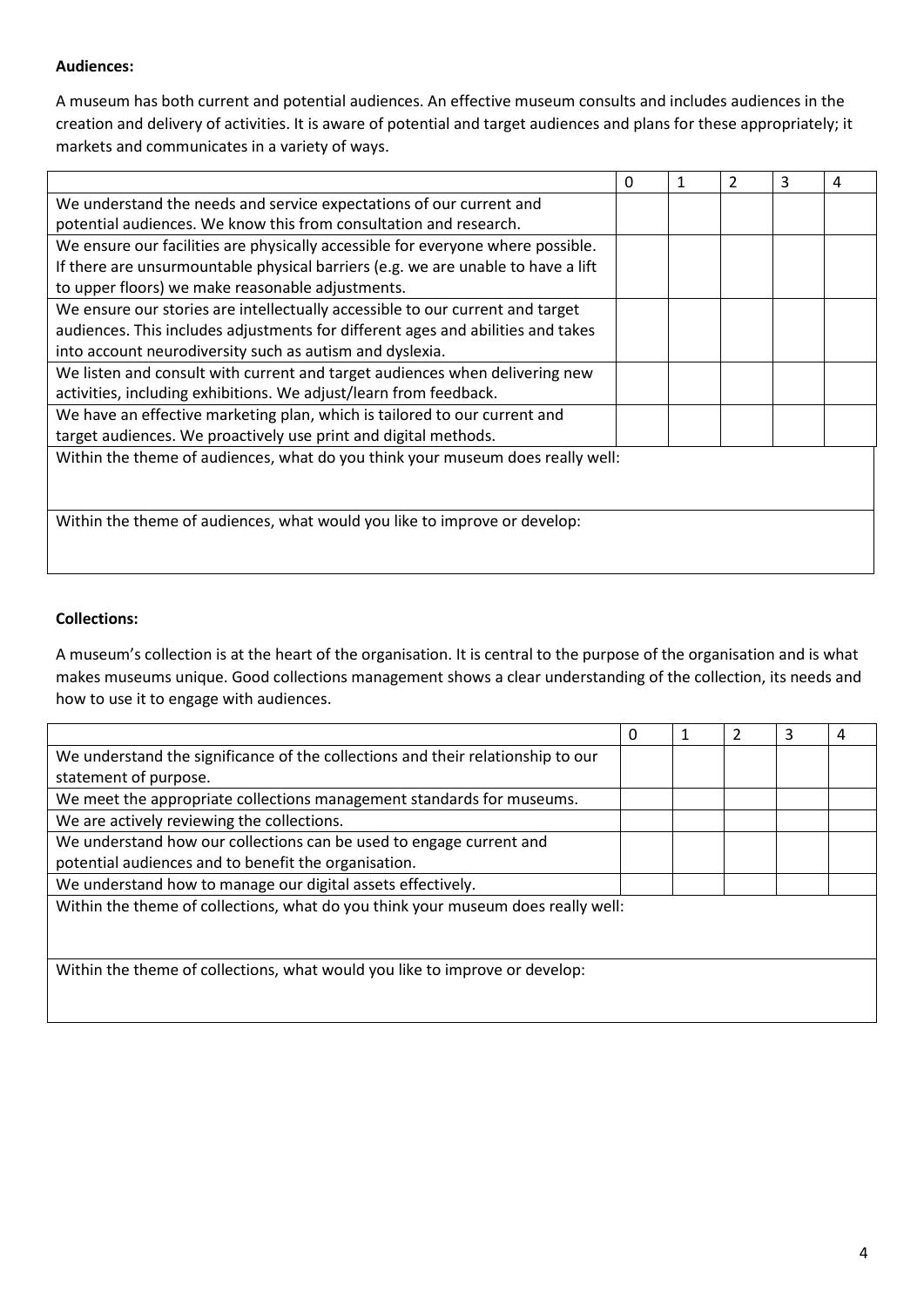**Please list here the Areas of Improvement/Areas of Development identified in your most recent letter from Arts Council England confirming your Accreditation status.**

You've answered questions based on the six key themes and you've considered your Accreditation Areas of Improvement/Areas of Development.

Using the list below, please rank the top three priority areas to develop for your museums, with one being the most important:

| Governance and leadership         |  |
|-----------------------------------|--|
| Financial planning and resources  |  |
| People development and management |  |
| Working practices                 |  |
| Audiences                         |  |
| Collections                       |  |
| Other:                            |  |

Are there any specific areas or project, which in the next 12 months, you consider may benefit from support from Museum Development?

#### **What happens next?**

Please submit the completed Business Diagnostic to [museum.development@bristol.gov.uk](mailto:museum.development@bristol.gov.uk) by 22 June 2020

Thank you for taking the time to fill in the Museums' Business Diagnostic. We understand capacity within museums can be very limited, however we believe the time taken to complete this tool will be beneficial to the whole organisation.

We will use the information you have provided to create a short advisory report for your museum by the 21 July 2020. This will highlight your self-identified priority areas over the next 12 months and will provide signposting to areas of Museum Development support and external resources which may be useful.

The information gathered via this Museums' Business Diagnostic will be used by Museum Development regionally and nationally to understand current trends and create targeted support for museums. We will use the information gathered to inform programming and development support. Your museum will be invited to join programmes if you have indicated that they are a priority for your organisation.

As we repeat the Museums' Business Diagnostic every two years it will allow you to see how your museum has evolved, highlighting where you've developed and potential areas for growth in the future.